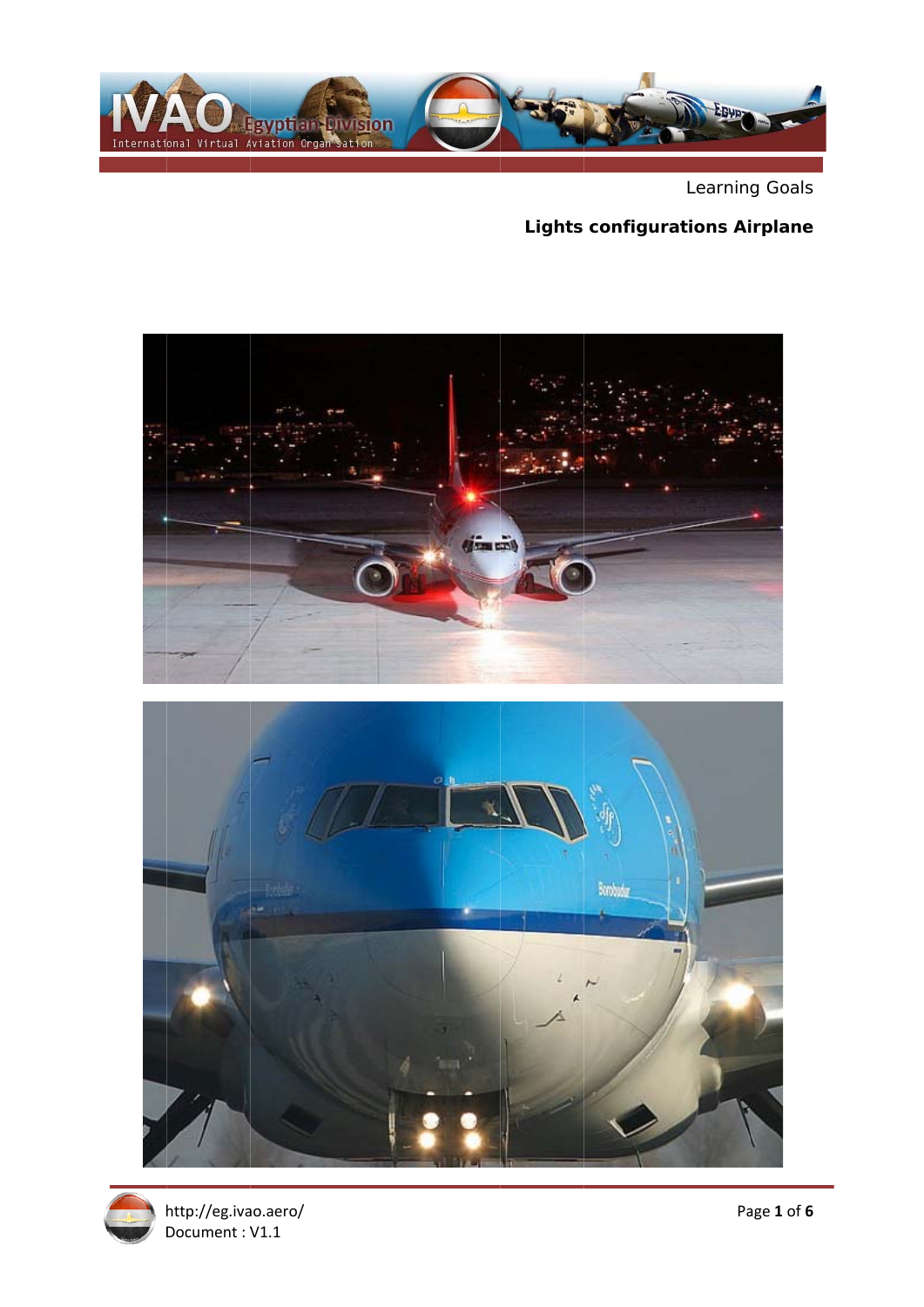

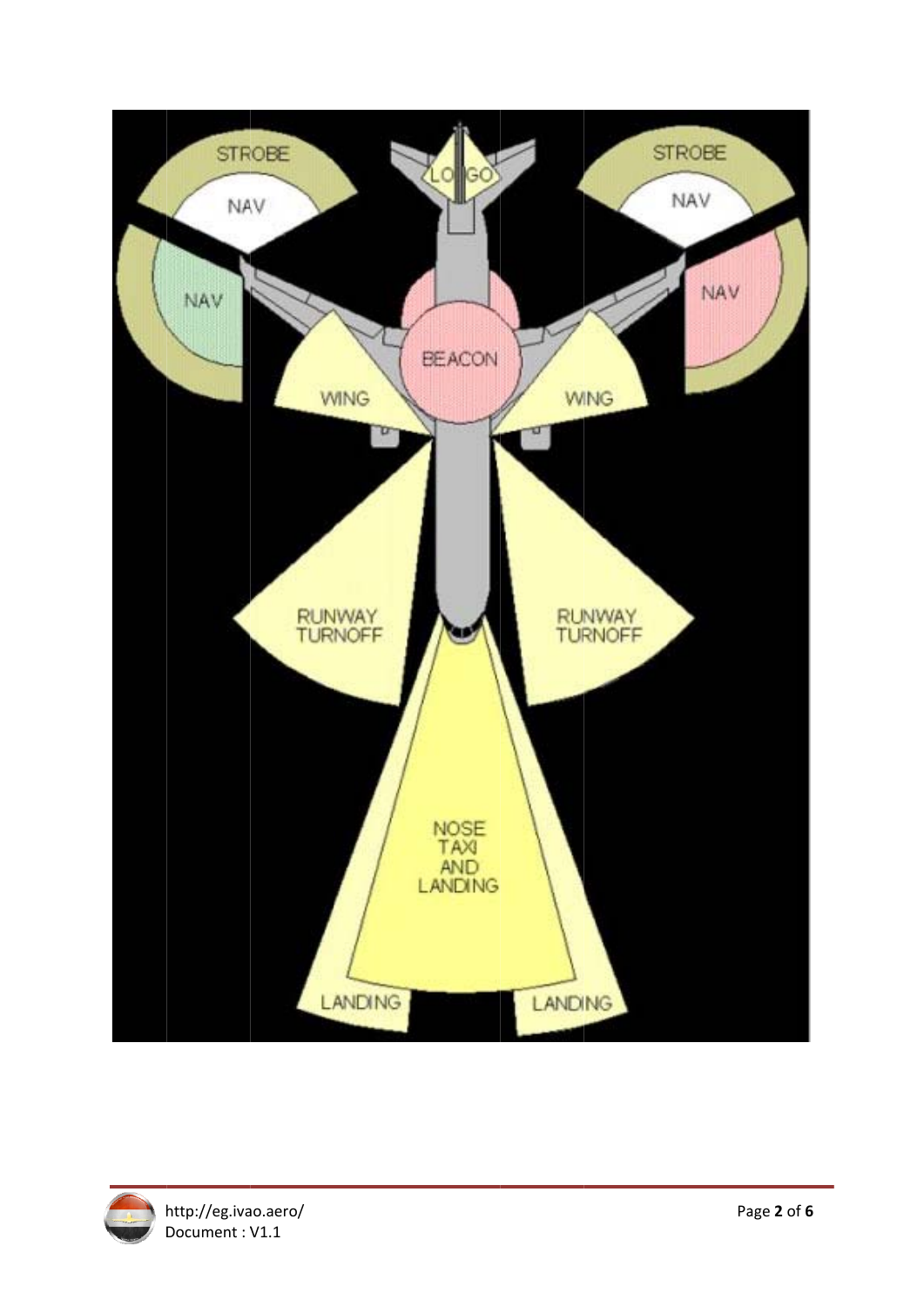The external lights on aircraft fall into two general categories. The first is navigation lights or beacons that are always illuminated while the aircraft is in operation. A second type includes takeoff and landing lights that are used to improve visibility when the plane is close to or on the ground. Several of these lights are discussed in greater detail below.

Navigation lights: All aircraft are equipped with a steady light near the leading edge of each wingtip. When facing forward from the perspective of the pilot, the light on the right wingtip is green while that on the left wing is red. The different colors make it possible for an outside observer, such as the pilot of another aircraft, to determine which direction the plane is flying. These navigation lights are most useful at night when it is more difficult to tell the direction the plane is going without them.

Navigation or Position lights: In addition to the red and green lights, most planes are also fitted with other steady white navigation lights in various locations. Large airliners, in particular, will often have such lighting on the trailing edge of each wingtip. These lights are also sometimes placed along the trailing edges of the horizontal tail. Another popular location is at the very aft end of the fuselage or at the top of the vertical tail. One of these latter lights placed along the aircraft centerline is especially common on smaller airliners and commuter planes. Whatever the location, the purpose of these steady white lights is to improve the plane's visibility from behind the aircraft.

Anti-Collision Beacon lights: Two beacon lights are fitted to aircraft near the center of the fuselage. One is located on top of the fuselage and the other on the bottom. These lights are colored reddish orange and rotate to produce a flashing effect. The beacons are turned on just before the engines are started and they remain active until the last engine is shut down. The beacons help to serve as a safety warning to ground personnel that the engines are operational.

Strobe lights: High-intensity strobe lights that flash a white-colored light are located on each wingtip. Most smaller planes are only equipped with one of these strobes near the leading edge just behind the red or green navigation light. Larger airliners may be equipped with an additional strobe at the trailing edge as well. These flashing lights are very bright and intended to attract attention during flight. They are sometimes also used on the runway and during taxi to make the plane more conspicuous.

Logo lights: These lights are not required but are common on most commercial aircraft. The lights are usually located on the surface of or at the tips of the horizontal stabilizer. The steady white lights are used to illuminate the company's logo painted on the vertical tail. While useful for advertising, the primary purpose of these lights is safety since the bright lights help to make the plane more visible.

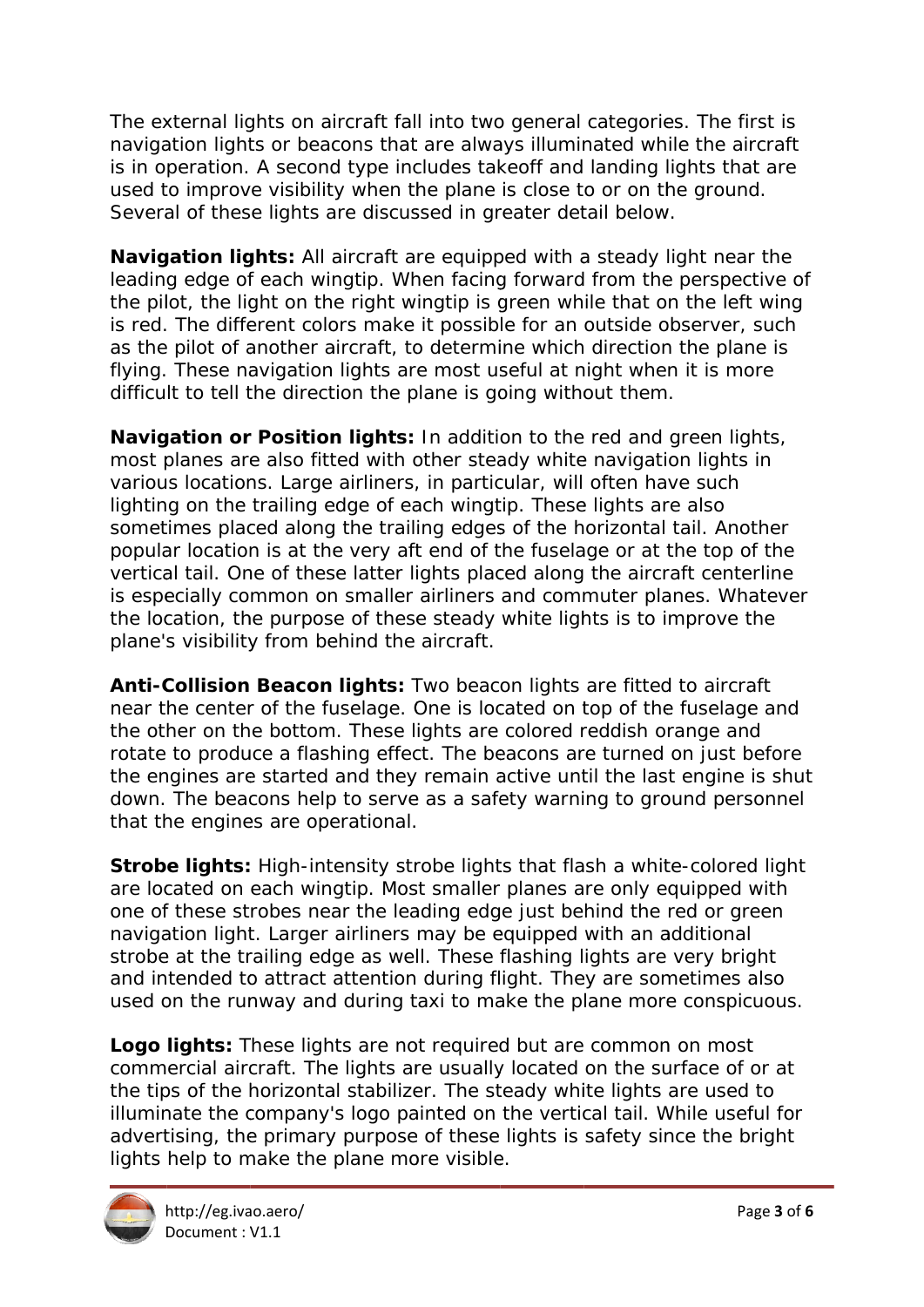Wing lights: Many airliners feature lights along the root of the wing leading edge that can be used to illuminate the wing and engine pylons in flight. These lights may be used to make the plane more visible during takeoff and landing or to inspect the wings for damage in flight. Pilots can also use the wing lights to inspect the wings and slats for any ice accretion that might build up when flying through clouds.

Taxi lights: A bright white lamp is located on the nose landing gear strut of most planes. This light is typically turned on whenever the aircraft is in motion on the ground for greater visibility during taxi, takeoff, and landin g.

Landing lights: Bright white landing lights are usually fitted to most



planes for enhanced visibility during the landing approach. These lights can also be used to illuminate the runway at poorly lit airports. They are often required for night landings but also commonly used during the day as well to make the plane more noticeable. While the usage of these lights is common, their location can vary from plane to plane. Landing lights may be located in the wing root, in the outboard wing, or somewhere along the forward fuselage. Some aircraft are equipped with multiple sets of landing lights in more than one of these locations. The 737, for example, has inboard landing lights located in the wing

root as well as outboard landing lights in the outboard flap fairings.

**Runway Turnoff lights:** Usually located in the leading edge of the wing root, these bright white lamps are intended to provide side and forward lighting during taxi and when turning off the runway. These lights are most useful at poorly lit airports but are usually unnecessary. The lights can also be used in flight if greater visibility is required.

Wheel Well lights: Some planes are equipped with additional lights in the nose and main gear wheel wells. These lights are provided primarily to assist ground personnel in making pre-flight inspections of a plane at night.



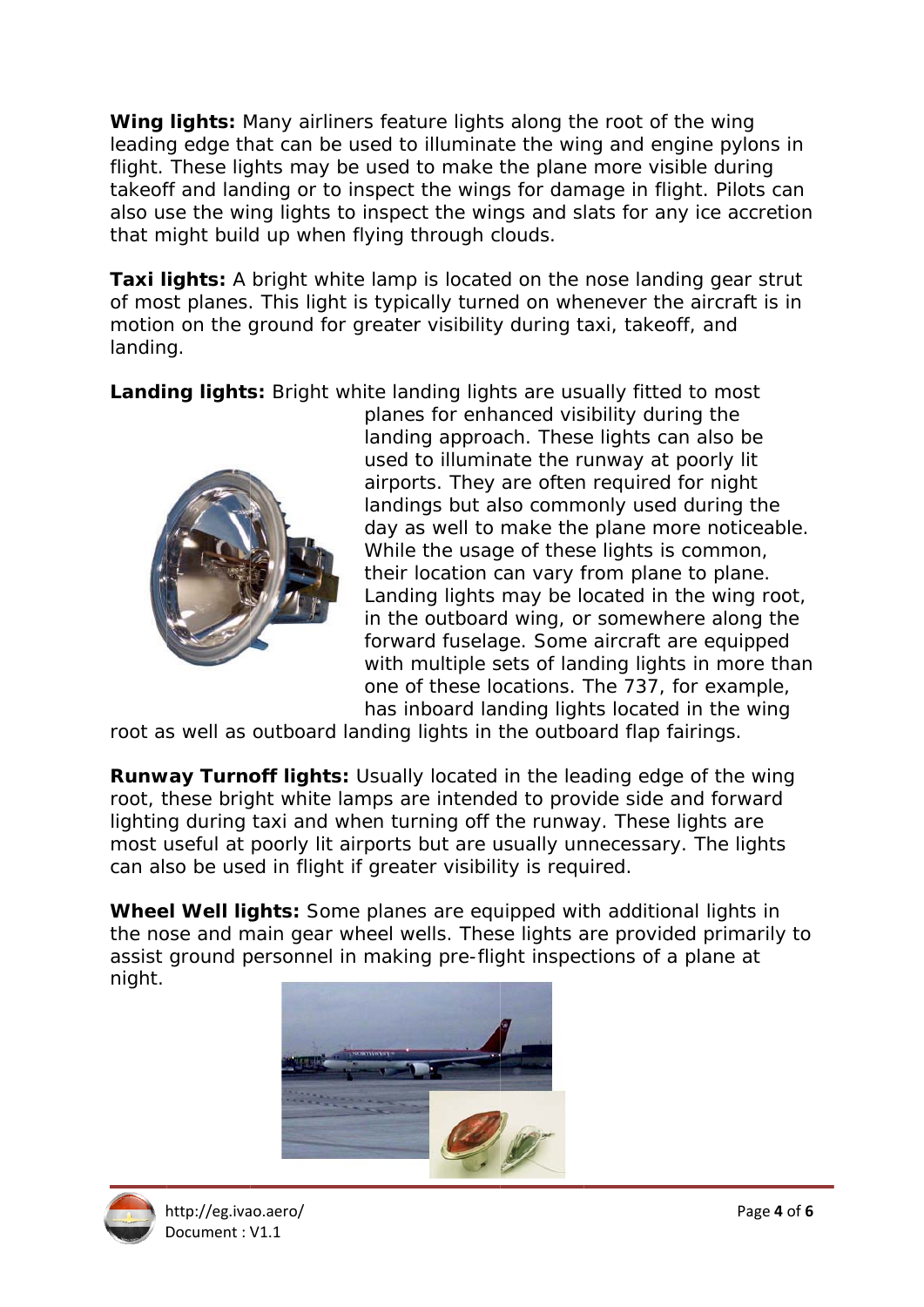# **LIGHTS PROCEDURE ON HEAVY AIRCRAFT**

## **<u>WHEN GOING FROM GATE TO CRUISE:</u>**

### **ENTERING COCKPIT**

| <b>NAVIGATION LIGHT</b><br><b>LOGO</b>   | ON<br>ON   |
|------------------------------------------|------------|
| <b>CONTROL OF AIRPLANE OUTSIDE</b>       |            |
| <b>WING LIGHTS</b>                       | ON         |
|                                          |            |
| <b>PREPARE FOR PUSHBACK</b>              |            |
| • EMERGENCY EXIT LIGHTS<br><b>BEACON</b> | ON<br>ON   |
|                                          |            |
| <b>TAXI TO RUNWAY</b>                    |            |
| <b>TAXI LIGHTS</b>                       | ON         |
|                                          |            |
| ON THE RUNWAY WITH TAKE OFF CLEARANCES   |            |
| • STROBE LIGHTS<br><b>LANDING LIGHTS</b> | ON<br>ON   |
|                                          |            |
| <b>GEAR UP</b>                           |            |
| <b>TAXI LIGHTS</b>                       | <b>OFF</b> |

### **PASSING 10.000FT**

• LANDING LIGHTS **OFF**